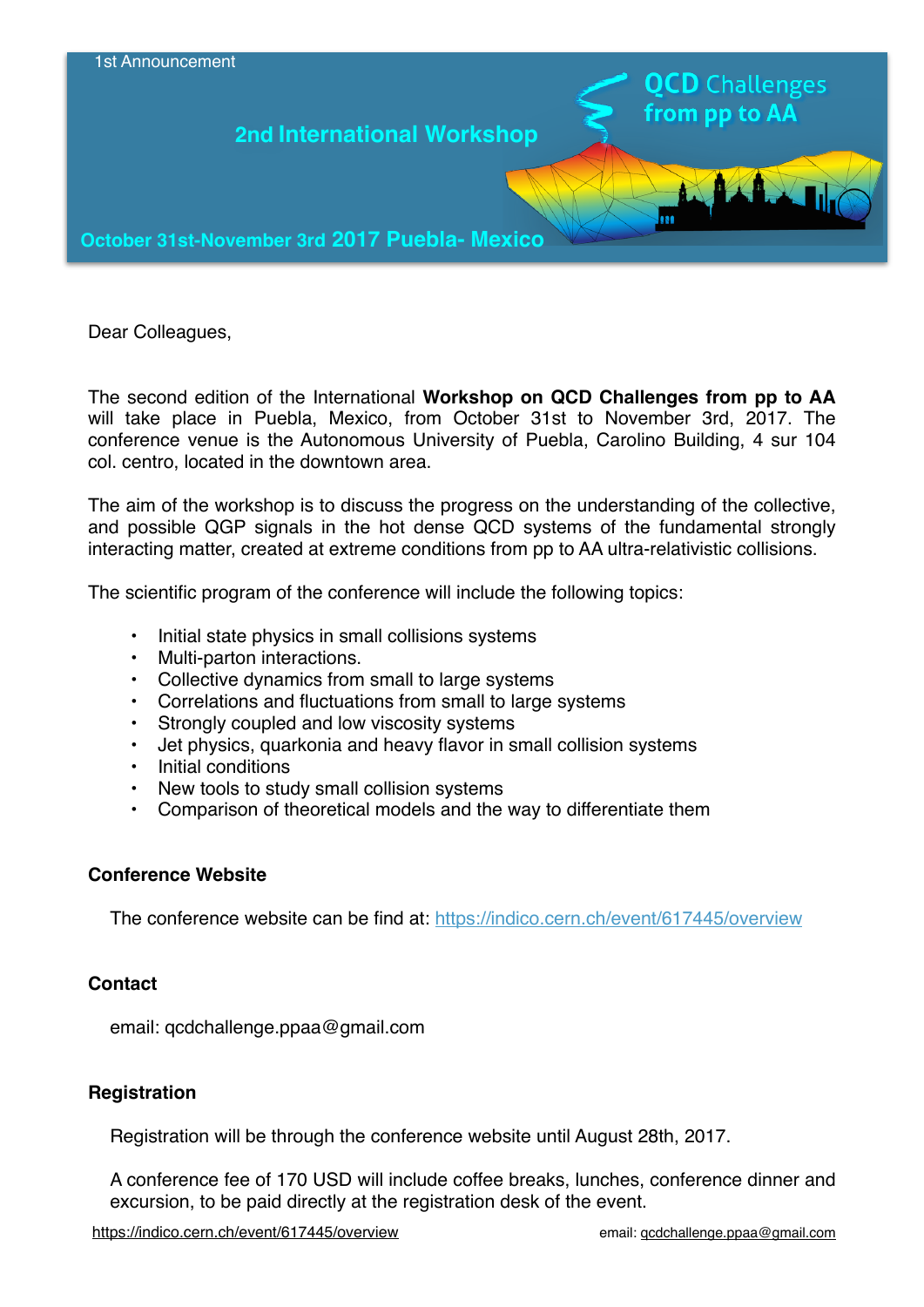# **Accommodation**

Special rates have been arranged for participants who book a room not latter than 01/10/2017 on the hotel list below. You can book a room yourself in your preferred hotel, using the code:BUAP\_WQCD\_ppAA

Hotel Colonial Single room: 855 Mexican pesos ~45 USD Twin room: 1060 Mexican pesos ~56 USD \*With breakfast included. http://www.colonial.com.mx/colonial/conozca.htm

Hotel Ikonic Single room:1153 Mexican pesos ~61 USD Twin room: 1269 Mexican pesos ~67 USD \*With breakfast included. http://www.ikonikhotelpuebla.com/?id\_referer=ADWORDS&tc\_alt=5588&n\_okw=hotel %20ikonik%20puebla\_e\_1t2\_c\_32617635418&gclid=CLXglcWL-tICFZS6wAodAygAEw

Hotel Boutique Casareyna Single or doble room:1667 Mexican pesos ~88 USD \*With breakfast included. <http://www.casareyna.com>

# **About Puebla**

Puebla is the forth largest city in Mexico with a population of 3 million people in its metropolitan area. The city has beautiful facades covered in talavera, elegant colonial buildings and streets. It is the perfect blend of history, tradition, culture, natural beauty and modernity, with touches of art and buildings full of colors. You will find in Puebla the perfect site for inspiration, distance from the daily life and relax. Traditional houses, delicious gastronomy and countless treasures.

Puebla is a safe destination in Mexico that leads visitors, slightly and gently, off the usual, well-trod tourist path. Whether you're into shopping for hand-crafted artisanal, sampling world-class cuisine in a restaurant or savoring sinfully greasy appetizers on the street, climbing the world's largest pyramid, or descending into its smallest volcano, sipping local liqueurs at a century-old cantina or dancing until dawn at a trendy new [nightclub, you'll find it all here. For more information please visit https://](https://www.zonaturistica.com/en/tourist-attractions-in/401/puebla.html) www.zonaturistica.com/en/tourist-attractions-in/401/puebla.html

In this period of the year, you can enjoy the colorful fest of "Día de los Muertos". This is an important tradition that was inscribed on the Representative List of the Intangible Cultural Heritage of Humanity by UNESCO since 2008. Traditions from hundreds of years ago trace back to the Aztec festival that includes building private altars called ofrendas, honoring the deceased using calaveras, aztec marigolds, and the favorite foods and beverages of the departed, and visiting graves with these as gifts. An excursion to a traditional town festivity is included with the conference fee.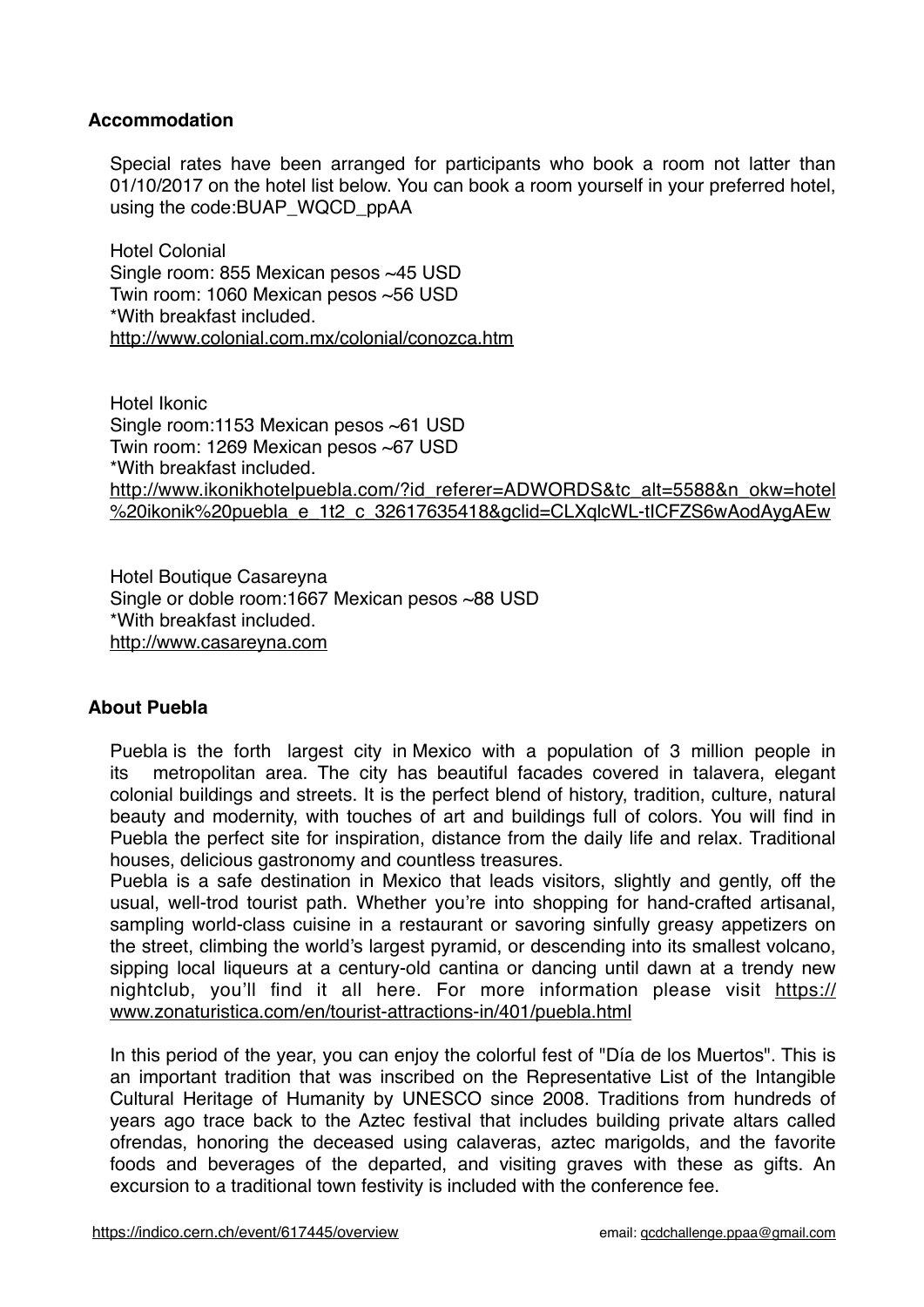### **Travel information**

Puebla can be reach by two major airports. The majority of international flights arrive to Benito Juarez International Airport (MEX) from where there are continual bus services to Puebla throughout the day and night, the cost is 300 Mexican pesos  $~16$  USD. Alternatively domestic travelers and travelers from USA will have a choice to go straight to Hermanos Serdán International Airport (PBC) easily accessible by taxi.

The organization will also provide a scheduled transportation from Mexico city to Puebla details will be given within few weeks before the Workshop starts.

### **Visa Information**

Conference participants should check the visa requirements well in advance of the conference. The official source for Mexican visa information is in: https:// mexico.visahq.com/

(there is a big 'exempt' list of countries that does not require visa please see the information above).

Letters of invitation for visa purposes will be available upon request for registered participants. Please address requests to: gcdchallenge.ppaa@gmail.com

#### **Young Scientist Support**

We encourage young researchers to participate and we will provide partial financial support for a limited number of students and postdocs within the 3 years of completed their PhD.

To apply for support, complete your registration, send a letter of recommendation and your CV to: [qcdchallenge.ppaa@gmail.com](mailto:qcdchallenge.ppaa@gmail.com)

#### **International advisory committee:**

Federico Antinori (CERN, Switzerland and INFN, Italy) Peter Christiansen (Lund University, Sweden) Paolo Giubellino (GSI-FAIR, Germany) Larry McLerran (INT University of Washington, USA) Andreas Morsch (CERN, Switzerland) Carlos Pajares (Universidad de Santiago de Compostela, Spain) Jurgen Schukraft (CERN, Switzerland)